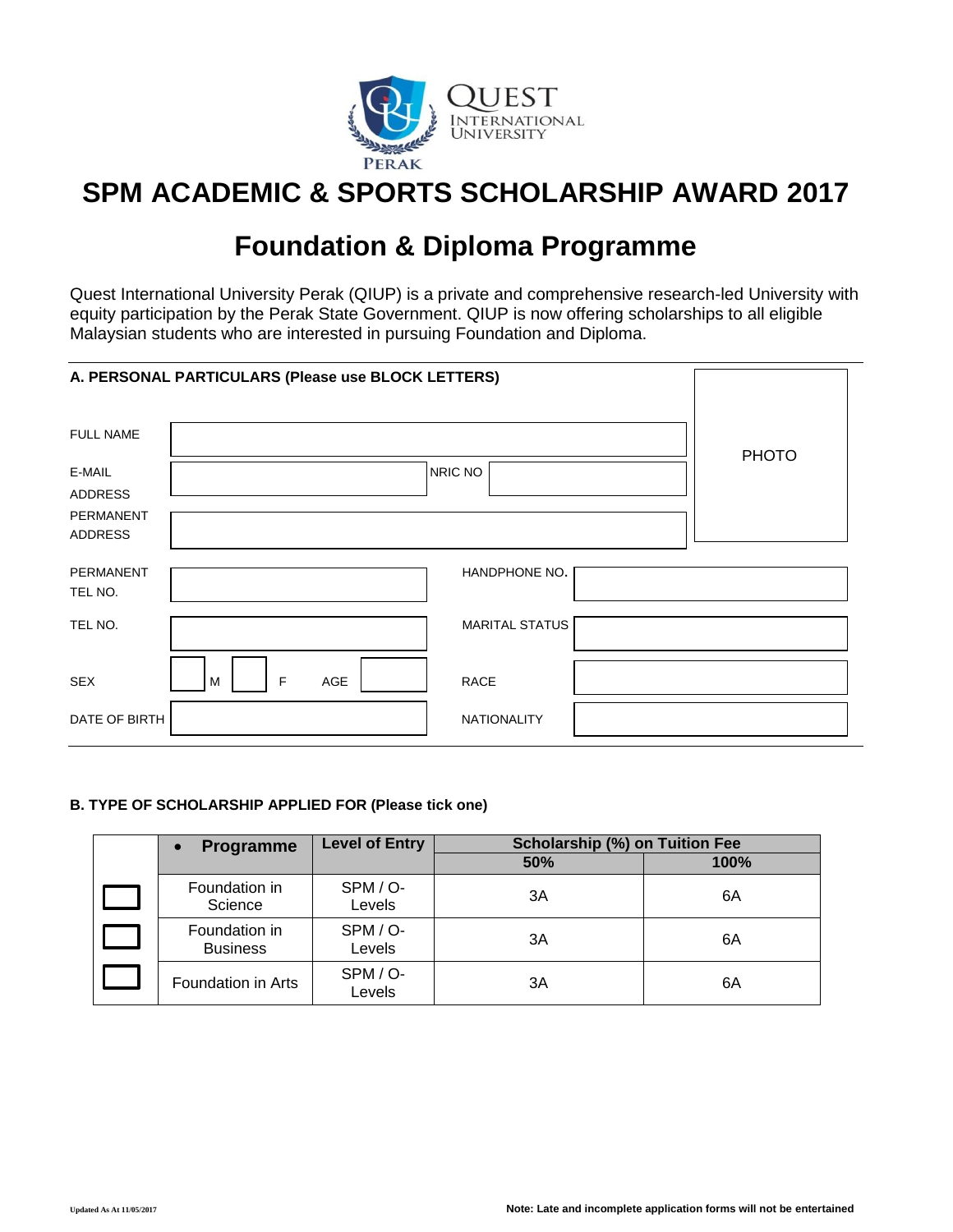| Programme                                                  | <b>Level of Entry</b> | <b>Scholarship (%) on Tuition Fee</b> |     |
|------------------------------------------------------------|-----------------------|---------------------------------------|-----|
|                                                            |                       | 25%                                   | 50% |
| Diploma in Hotel<br>Management                             | SPM/O-Levels          | ЗA                                    | 6A  |
| Diploma in<br><b>Business</b><br>Management                | SPM/O-Levels          | 3A                                    | 6A  |
| Diploma in<br>Accountancy                                  | SPM/O-Levels          | 3A                                    | 6A  |
| Diploma in<br>Information<br>Technology                    | SPM/O-Levels          | 3A                                    | 6A  |
| Diploma in<br><b>Business</b><br><b>Information System</b> | SPM/O-Levels          | 3A                                    | 6A  |
| Diploma in<br>Environmental<br>Technology                  | SPM/O-Levels          | 3A                                    | 6A  |
| Diploma in<br>Mechatronics<br>Engineering                  | SPM/O-Levels          | 3A                                    | 6A  |
| Diploma in Early<br>Childhood<br>Education                 | SPM/O-Levels          | 3A                                    | 6A  |

*NOTE: Only final examination results which are prerequisite for direct entry into the programme of study will be accepted. Trial examinations or forecast results will not be considered. Students with forecast results must wait for the final SPM examination results before applying for the scholarship. All fees due must be paid on due dates and in the event the application for the scholarship is successful, the relevant fees paid will be returned to the student. Late and incomplete application forms will not be entertained.*

#### **C. DETAILS OF PARENTS/ GUARDIAN**

FATHER'S NAME/ GUARDIAN NAME MOTHER'S NAME

NRIC NO. NRIC NO.

OCCUPATION **OCCUPATION OCCUPATION** 

MOBILE PHONE NO. **MOBILE PHONE NO.**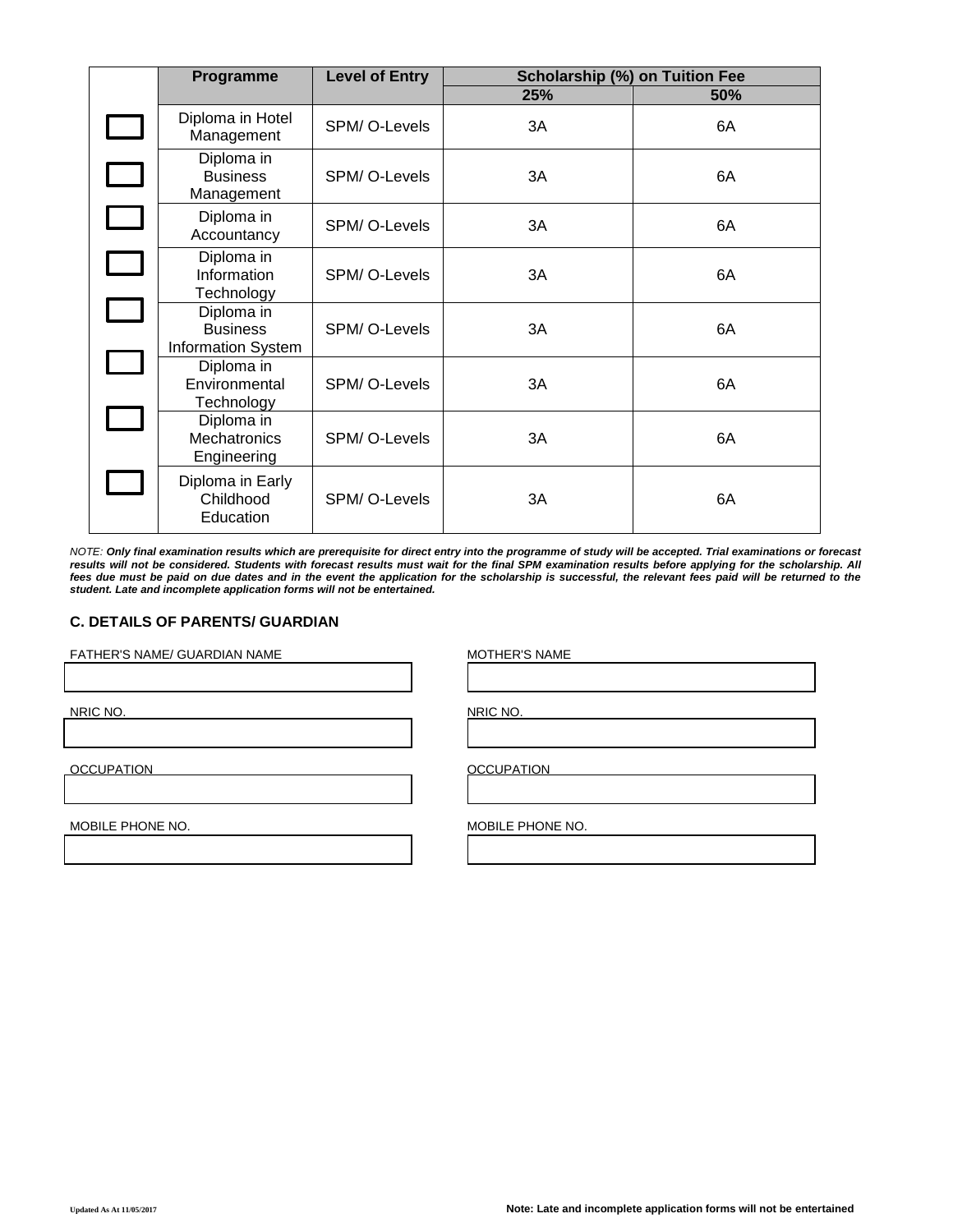#### **D. ACADEMIC RECORDS**

# **HIGHEST EXAMINATION PASSED:** SPM/ 'O' Levels **Quartity Others**

# **SPM/ 'O' LEVELS OR EQUIVALENT: SCHOOL/ INSTITUTION**\_\_\_\_\_\_\_\_\_\_\_\_\_\_\_\_\_\_\_\_\_\_\_\_\_\_\_\_\_\_\_\_\_\_**YEAR** \_\_\_\_\_\_\_\_\_

| <b>NO</b>      | <b>SUBJECT</b> | <b>GRADE</b> | <b>NO</b> | <b>SUBJECT</b> | <b>GRADE</b> |
|----------------|----------------|--------------|-----------|----------------|--------------|
|                |                |              |           |                |              |
|                |                |              | 6         |                |              |
|                |                |              |           |                |              |
| 2              |                |              | ⇁         |                |              |
|                |                |              |           |                |              |
| 3              |                |              | 8         |                |              |
|                |                |              |           |                |              |
| $\overline{4}$ |                |              | 9         |                |              |
|                |                |              |           |                |              |
| 5              |                |              | 10        |                |              |

Please **attach CERTIFIED TRUE COPIES of results/ transcripts** with this application form. Trial SPM exam results are not accepted for this scholarship

# **E. EXTRA - CURRICULAR ACTIVITIES**

**(Complete this section in detail. You may attach a separate sheet, if required)**

| <b>NO</b>      | <b>GAMES / SOCIETIES</b> | <b>POSITION HELD</b> | <b>YEAR</b> |
|----------------|--------------------------|----------------------|-------------|
|                |                          |                      |             |
| $\mathcal{P}$  |                          |                      |             |
| 3              |                          |                      |             |
| $\overline{4}$ |                          |                      |             |
| 5              |                          |                      |             |

#### **F. RECOMMENDATION OF SCHOOL PRINCIPAL**

| I recommend that                                       |    |                             | (name of student) is awarded the                |
|--------------------------------------------------------|----|-----------------------------|-------------------------------------------------|
| <b>ACADEMIC / SPORTS [</b><br>University Perak (QIUP). |    | <b>J FULL SCHOLARSHIP [</b> | ] PARTIAL SCHOLARSHIP) from Quest International |
| School Principal's Name:                               |    |                             |                                                 |
| Signature                                              |    |                             |                                                 |
| Date                                                   |    |                             |                                                 |
| School Stamp                                           | ٠. |                             |                                                 |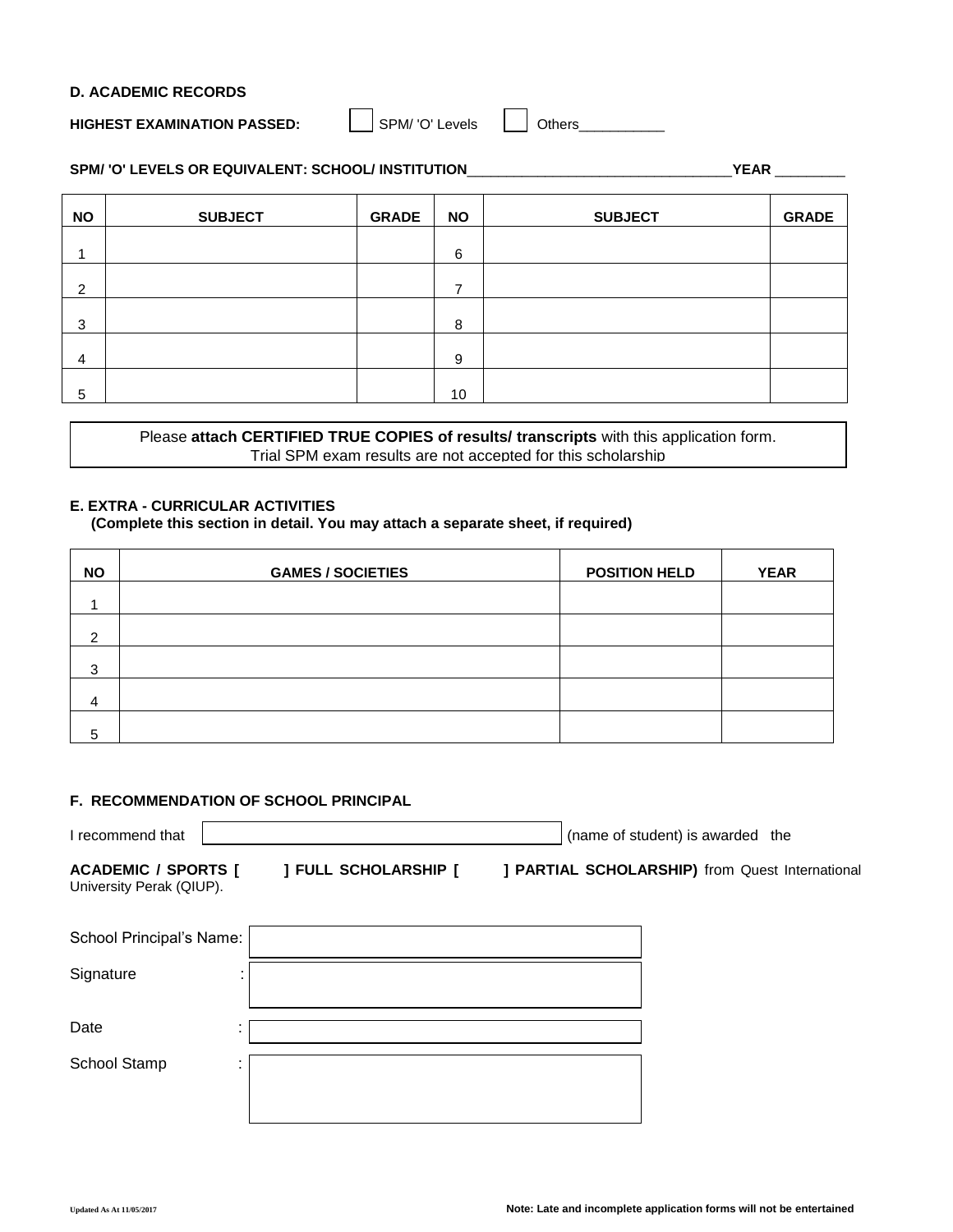#### **G. FAMILY'S INCOME DETAILS**

| <b>NAME</b> | <b>RELATIONSHIP TO STUDENT</b> | <b>ANNUAL INCOME</b> |
|-------------|--------------------------------|----------------------|
|             |                                |                      |
|             |                                |                      |
|             |                                |                      |

#### **H. DEGREE\* PROGRESSION**

**(Please tick (√) your preferred choice of program (upon successful completion of QIUP Foundation programme)**

| Bachelor of Computer Science (Hons)                                               | Bachelor Of Accountancy (Hons)                                         |
|-----------------------------------------------------------------------------------|------------------------------------------------------------------------|
| Bachelor of Business Administration (Hons)                                        | Banchelor Of Arts (TESL)                                               |
| Bachelor of Business Administration (Hospitality &<br>Tourism Management)         | Bachelor Of Medicine & Bachelor Of Surgery (MBBS)                      |
| Bachelor of Engineering (Hons) Electronics &<br><b>Communications Engineering</b> | Bachelor of Science (Biotechnology) (Hons)                             |
| Bachelor of Finance (Hons)                                                        | in<br>Communication<br>Bachelor<br>Mass<br>(Hons)<br>of<br>Journalism  |
| Bachelor of Corporate Communications (Hons)                                       | Communication<br>in<br>Mass<br>(Hons)<br>Bachelor<br>of<br>Advertising |
| Bachelor of Information Technology (Hons)                                         | Bachelor of Engineering (Hons) in Mechatronics                         |
| Bachelor of Biomedical Science (Hons)                                             | Bachelor of Business Information Systems (Hons)                        |
| Bachelor of Pharmacy (Hons)                                                       | Bachelor of Early Childhood Education (Hons)                           |
| Bachelor of Science (Hons) Actuarial                                              | Bachelor of Science (Hons) in Chemistry                                |
| Bachelor of Environmental Technology (Hons)                                       | Bachelor of Special Needs Education (Hons)                             |

\*as of 7/12/2016

### **I.TERMS AND CONDITIONS OF THE AWARDS**

- 1. Scholarship Application Forms should reach QIUP within 30 days from the date of the registration
- 2. Attach documentary evidence of all academic and other qualifications with this form.
- 3. Successful applicants will be notified by the University.
- 4. The successful applicant will be required to sign a scholarship agreement with the University. Failure to sign this agreement will result in the scholarship being revoked.
- 5. All decisions made by QIUP on matters pertaining to the scholarships shall be final.
- 6. QIUP reserves the right to revoke any scholarship due to failure in examinations, withdrawal from programme before completion and/or non-compliance with the Rules and Regulations of the University.
- 7. QIUP reserves the right to add, delete, alter, vary or amend the terms and conditions of the awards without any reference to the applicant.
- 8. Details on the criteria and eligibility for the said scholarship are indicated in Appendix A.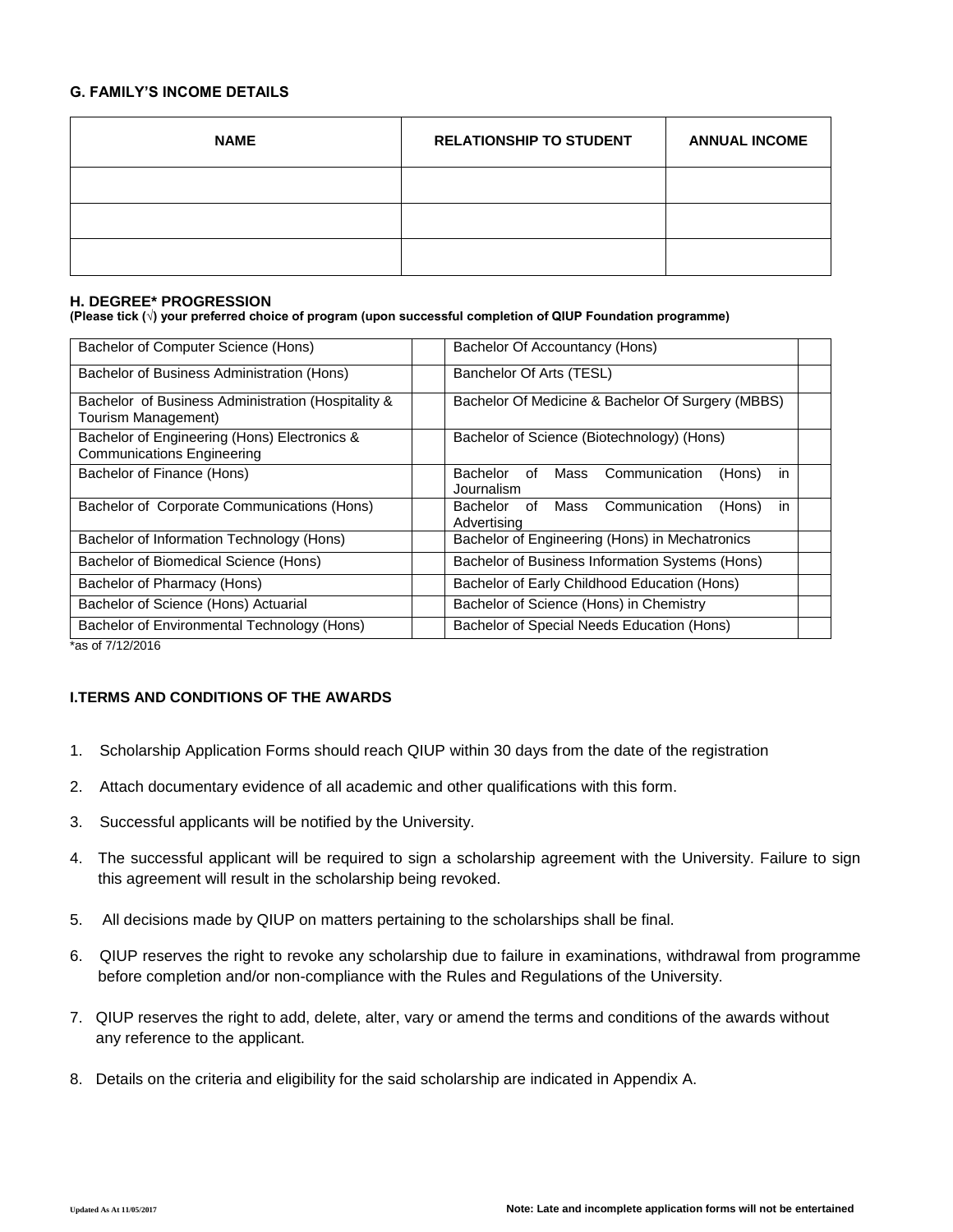## **J. DECLARATION BY APPLICANT**

I have read the terms and conditions of the scholarship and agree to abide by them. I am aware and understand that the Scholarship will be awarded in the form of fee waiver, subject to approval by QIUP at their own discretion.

I also understand and accept the condition that QIUP will not issue the certificate immediately after completion of the Foundation programme. Upon completion of the said programme, I do hereby agree to pursue my undergraduate studies in any field and/or degree programme offered by QIUP.

In the event that I am granted full Scholarship and if I do not wish to continue my undergraduate studies in any field and/or degree programme offered by QIUP, I shall refund **100%** of the Scholarship amount incurred for the Programme to QIUP in return for the certificate of completion of studies.

I do hereby declare and confirm that all information given by me as above **are true and correct** and that I make this declaration with full knowledge and awareness of QIUP's reliance on the above information as a basis for the consideration to grant the scholarship to me. I understand that the award can be withdrawn if any information given in this form is found to be inaccurate.

**Applicant's Signature Date**

\_\_\_\_\_\_\_\_\_\_\_\_\_\_\_\_\_\_\_\_\_ \_\_\_\_\_\_\_\_\_\_\_\_\_\_\_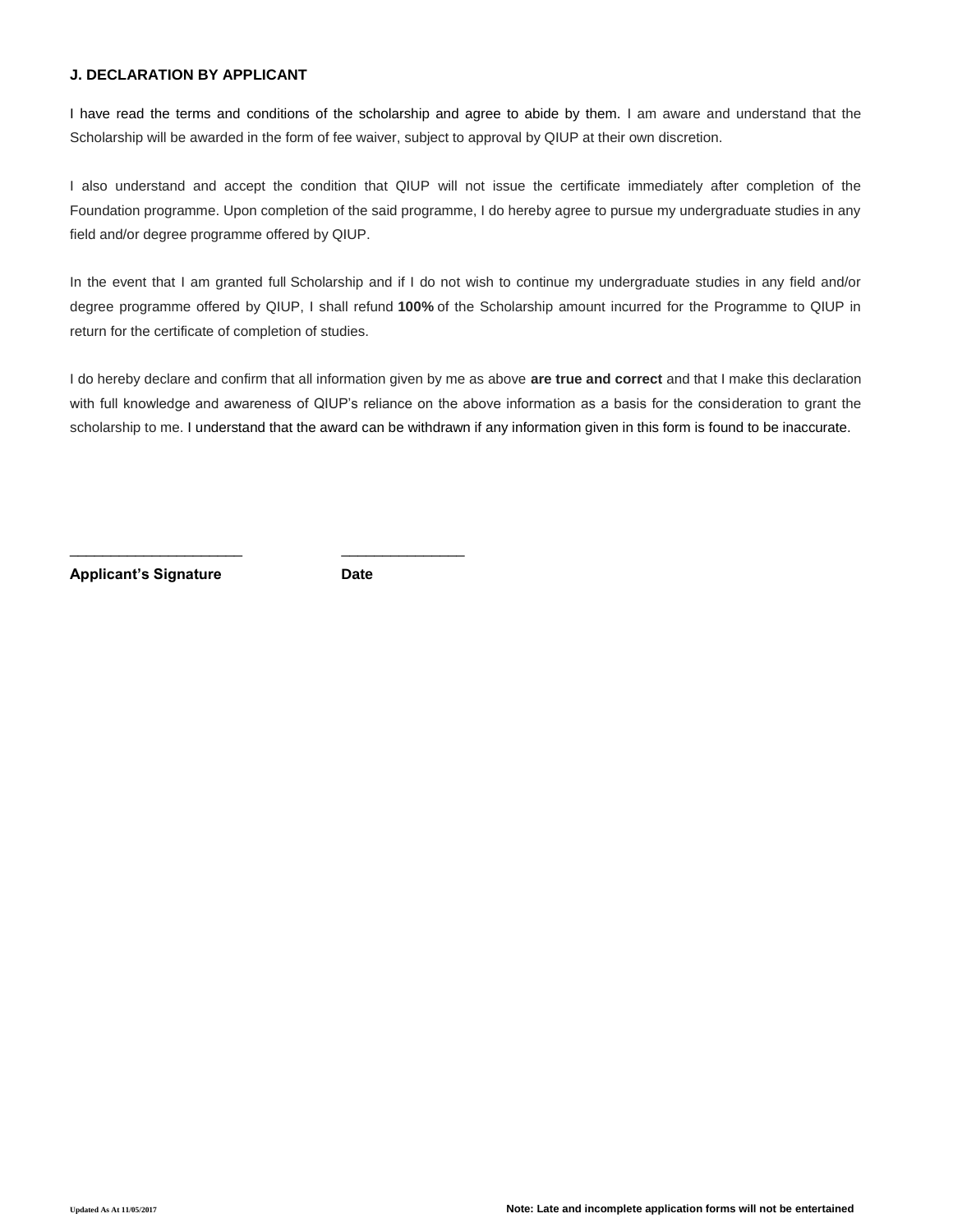# **K. OFFICE USE**

|                        | <b>SCHOLARSHIPS COMMITTEE</b>                                              |             |                    |           |             |
|------------------------|----------------------------------------------------------------------------|-------------|--------------------|-----------|-------------|
| <b>APPROVED BY</b>     |                                                                            | <b>Name</b> | <b>Designation</b> | Signature | <b>Date</b> |
|                        |                                                                            |             |                    |           |             |
| <b>REMARKS</b>         |                                                                            |             |                    |           |             |
| <b>AMOUNT APPROVED</b> |                                                                            |             |                    |           |             |
|                        | RECOMMENDED FOR SCHOLARSHIP : [ ] Partial Scholarship [ ] Full Scholarship |             |                    |           |             |
|                        | DATE APPLICATION RECEIVED                                                  |             |                    |           |             |
|                        |                                                                            |             |                    |           |             |
| PROGRAMME              |                                                                            |             |                    |           |             |
| STUDENT ID.            |                                                                            |             |                    |           |             |
| <b>IC NUMBER</b>       |                                                                            |             |                    |           |             |
| FULL NAME              |                                                                            |             |                    |           |             |
|                        |                                                                            |             |                    |           |             |